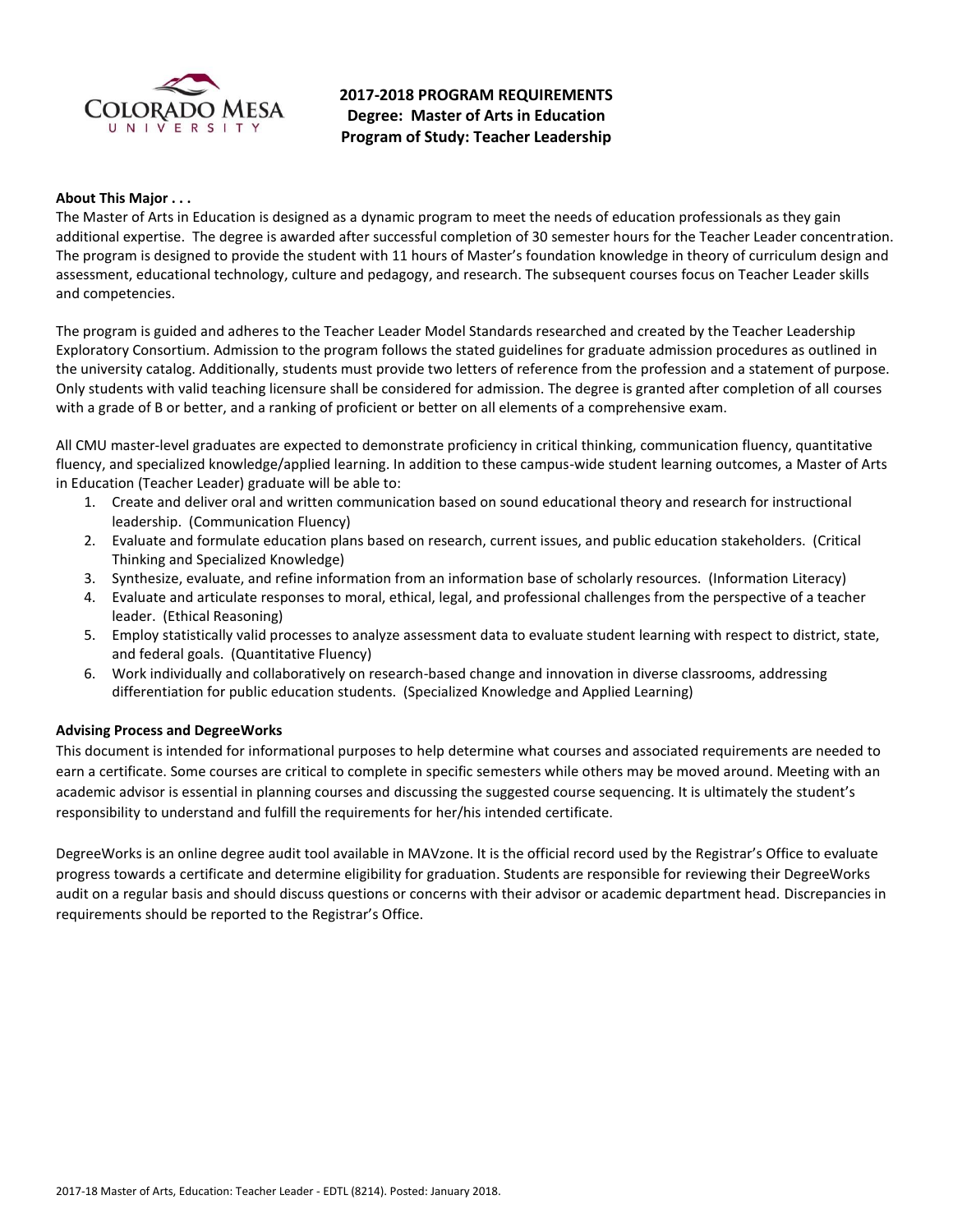# **Graduation Process**

Students must complete the following in the first two months of the semester prior to completing their certificate requirements (for one semester certificates complete in the first week of class):

- Review their DegreeWorks audit and create a plan that outlines how unmet requirements will be met in the final semester.
- Meet with their advisor and modify their plan as needed. The advisor must approve the final plan.
- Submit the "Intent to Graduate" form to the Registrar's Office to officially declare the intended graduation date and commencement ceremony plans.
- Register for all needed courses and complete all requirements for each degree sought.

Submission deadlines and commencement details can be found at [http://www.coloradomesa.edu/registrar/graduation.html.](http://www.coloradomesa.edu/registrar/graduation.html)

If your petition for graduation is denied, it will be your responsibility to apply for graduation in a subsequent semester. Your "Intent to Graduate" does not automatically move to a later graduation date.

# **INSTITUTIONAL GRADUATE DEGREE REQUIREMENTS**

The following institutional requirements apply to all CMU graduate-level degrees. Specific programs may have different requirements that must be met in addition to institutional requirements.

- Graduate certificates consist of a minimum of 5 credit hours. Master's degrees consist of a minimum of 30 credit hours. Doctoral degrees consist of a minimum of 60 credit hours
- All credits in a graduate program must be minimally at the 500-level.
- At least fifty percent of the credit hours must be taken at CMU.
- Students must achieve a 3.00 cumulative GPA or higher in all CMU coursework.
- A course may only be used to fulfill one requirement for each degree/certificate.
- Capstone exit assessment/projects (e.g., Major Field Achievement Test) requirements are identified under Program-Specific Requirements.
- The Catalog Year determines which program sheet and certificate requirements a student must fulfill in order to graduate. Visit with your advisor or academic department to determine which catalog year and program requirements you should follow.
- See "Requirements for Graduate Degrees and Certificates" in the catalog for a complete list of graduation requirements.

# **PROGRAM-SPECIFIC REQUIREMENTS**

- 30 semester hours for the Master of Arts in Education, Teacher Leadership.
- Students must earn a "B" in every class at the graduate level.
- A bachelor's degree from an accredited college is required, prior to beginning the program.
- A fully completed application including official transcripts is required prior to beginning the program.
- Applicants must hold a valid Professional Colorado Educator License.
- It is recommended that students work closely with a faculty advisor when selecting courses and scheduling classes prior to registration.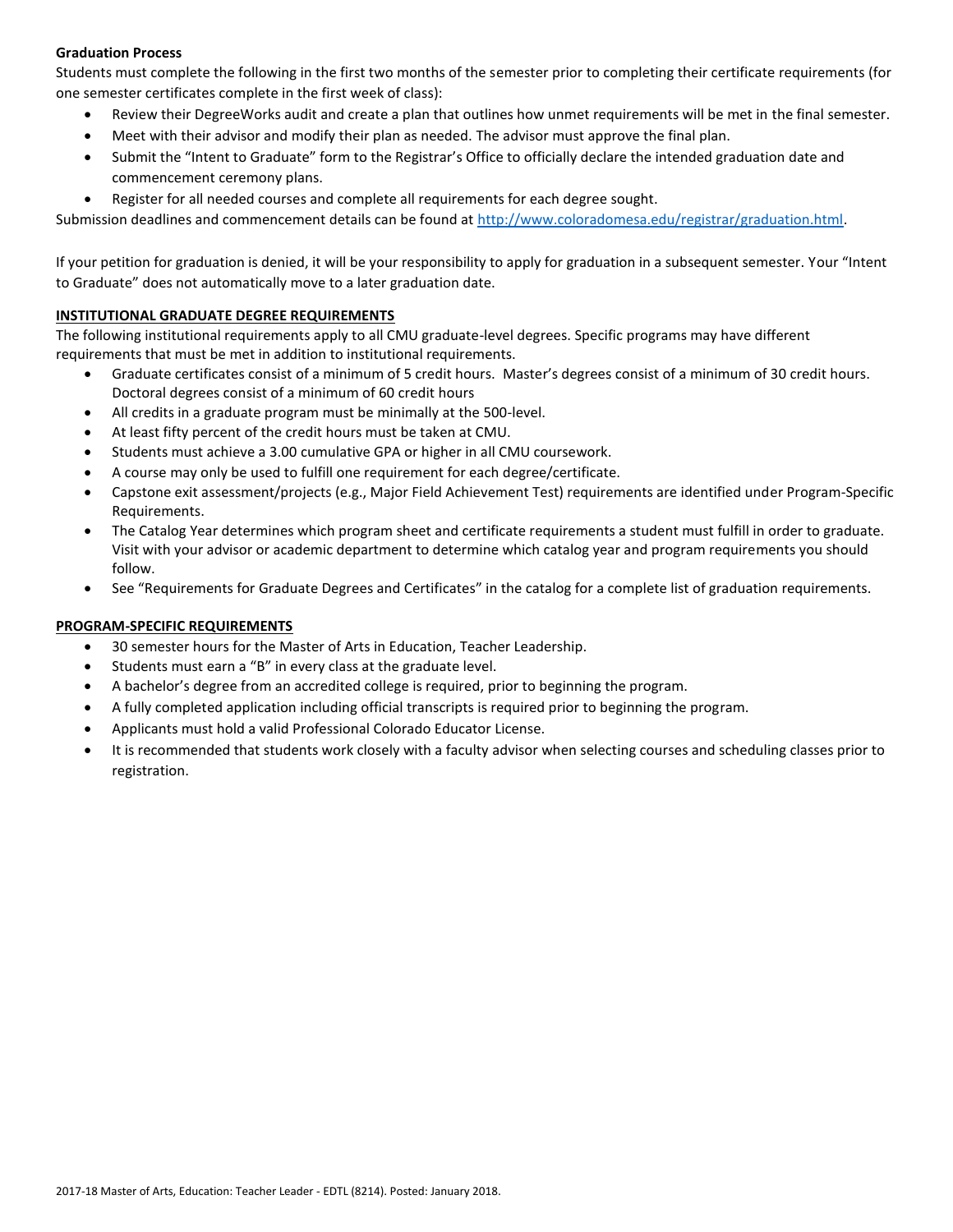## **MASTER OF ARTS: EDUCATION, TEACHER LEADERSHIP REQUIREMENTS** (30 semester hours)

### **Core Courses** (11 semester hours)

- $\Box$  EDUC 500 Culture and Pedagogy (3)
- $\square$  EDUC 501 Educational Technology (2)
- $\Box$  EDUC 502 Theory, Design, and Assessment of Curriculum (3)
- EDUC 503 Introduction to Educational Research and Design (3)

# **Teacher Leader Courses** (19 semester hours)

- $\square$  EDTL 510 Teacher Leadership I (2)
- $\square$  EDTL 513 Information Based Educational Practice and Statistics (3)
- $\square$  EDTL 518 Diversity and Differentiated Instruction (2)
- EDLD 504 Best Practices in Curriculum, Assessment, and Instruction (3)
- EDLD 515 Dynamic School Leadership in a Democratic Society: Introduction to School Administration (2)
- EDLD 542 Instructional Supervision and Management/HR (3)
- EDLD 540 School Improvement & Accountability (2)
- EDLD 544 Strategies in School Improvement (2)

# **Additional Requirements**

 $\Box$  Comprehensive Exam: Teacher Leader students are required to achieve proficiency on all elements of a comprehensive exam taken the final semester of the program. The written exam evaluates the critical thinking and problem solving skills of candidates in relation to the Colorado Professional Standards for Principals.